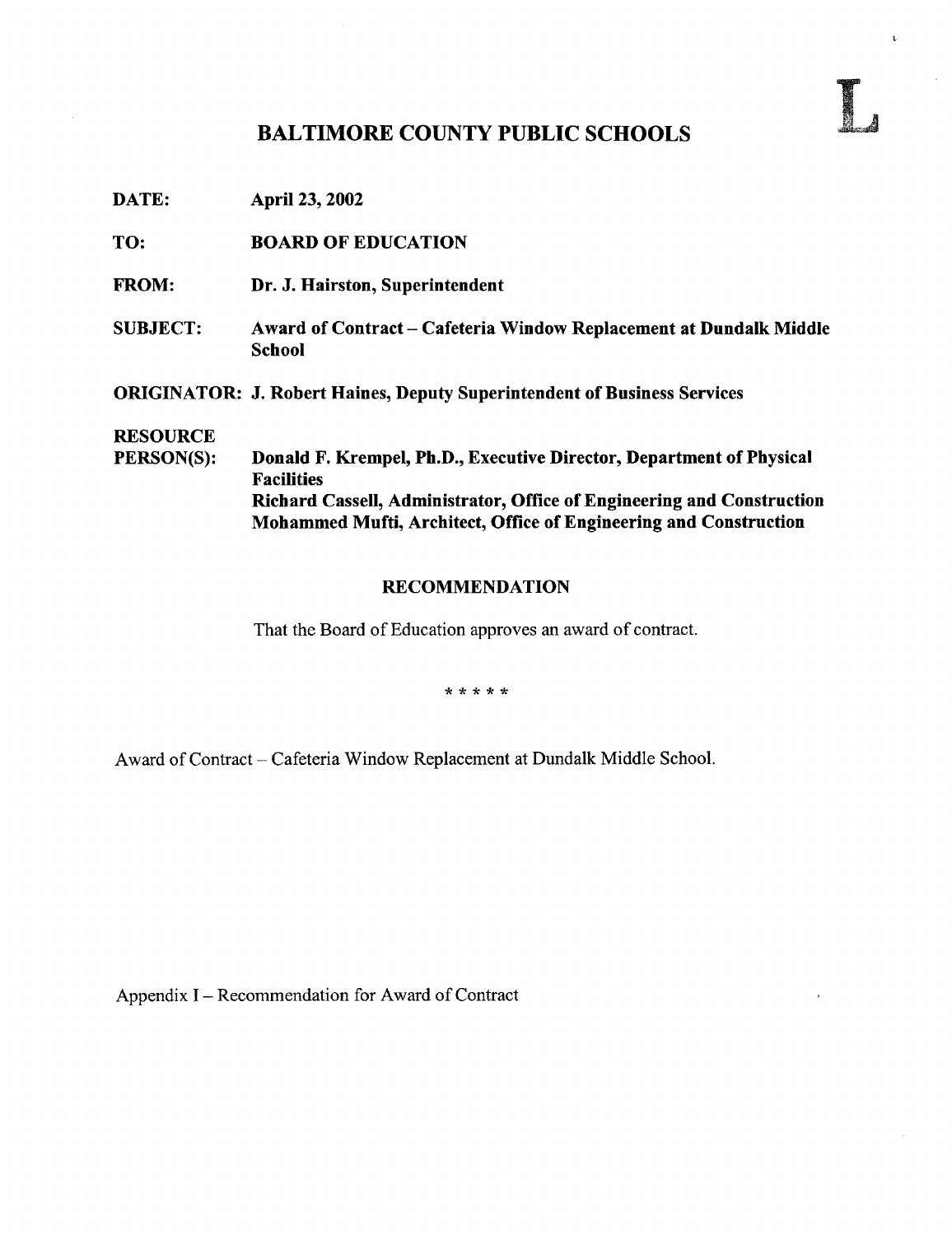## Appendix I

#### Recommendation for Award of Contract for Cafeteria Window Replacement at Dundalk Middle School April 23, 2002

On April 9, 2002, three (3) bids were received for the replacement of the cafeteria windows at Dundalk Middle School - Bid #5-550-02. This project consists of the demolition of existing windows, asbestos abatement, and replacing with new vented windows and venetian blinds . A summary of the bids is attached. Based on the bids received, the Department of Physical Facilities recommends an award of the contract to Debra's Glass Inc., the lowest responsive bidder, in the amount of \$62,070.00.

At this time, we are also requesting <sup>a</sup> 10% Change Order Allocation in the amount of \$6,207.00 to cover any unforeseen conditions and minor changes to the contract, to be authorized and approved by the Building Committee in accordance with Board Policy.

Funding for this project is available from the State of Maryland Aging Schools Program.

APPROVED:

Executive *Pire*